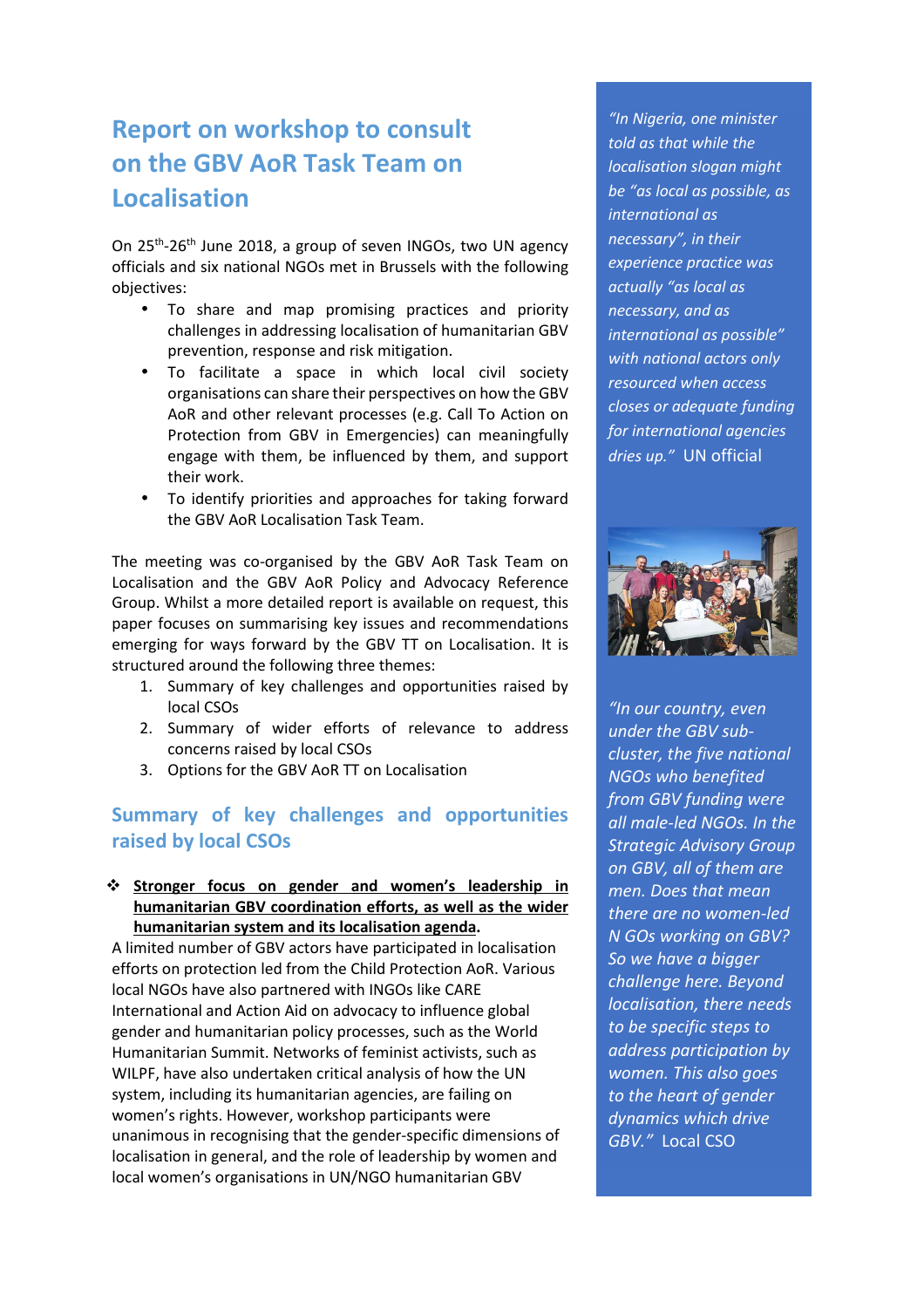efforts had not received the attention it requires. Women's organisations bring invaluable contextual knowledge, skills, resources and experience in GBV response and it's important that they are given space and opportunity to respond effectively. This will help reduce the male-dominated and gender biased international humanitarian system we currently have and make responses to humanitarian crises more effective and gender transformative.

#### **Address lack of engagement of local NGOs in UN/NGO humanitarian needs assessment and analysis, coordination and decision-making processes.**

Whilst experiences vary across contexts, there was a common theme in how the country-specific GBV AoR or sub-cluster coordination efforts were not sufficiently inclusive of local NGOs. National NGOs described how international agencies would frequently involve them on a sub-contractual basis in generating analysis for needs assessments or other activities, but then they feel excluded from decision-making and are not given due credit for their inputs. In the Philippines, Rural Women's Coalition, PKKK, described their efforts to establish district, provincial and nationallevel women-led community structures on disaster risk reduction and GBV response, which have proven their contribution in times of crisis. Yet it was not apparent to PKKK how the GBV AoR or wider international GBV efforts, like the Call to Action, would support their work or engage them effectively. Whilst the Call to Action has set a target that 50% of GBV sub-clusters should be led or co-led by a local actor, there are currently no sub-clusters with a local led/co-led and transition plans are not yet in place to facilitate this (and ensure that it happens in a planned, responsible and appropriate way).

#### **Hold international actors to account for their commitments on localisation and translate these into international humanitarian GBV efforts.**

Participants at the workshop discussed the Task Team, alongside the Call to Action and wider processes like the Grand Bargain, as entry-points to press for more robust accountability of international agencies for their commitments on localisation.<sup>i</sup> But these processes do not currently involve national NGOs effectively and consistently. Likewise, there remain inconsistent approaches by donors to factoring these commitments into how they assess, monitor and evaluate the agencies they fund.

#### **Address challenges in funding for local actors working on humanitarian GBV prevention and response – both GBVspecific and wider institutional resourcing needs.**

Participants shared challenges that echo those raised by other local NGOs in localisation discussions (e.g. donor funding criteria being inappropriate for local CSOS, and the lack of multi-year, flexible funding, and tendency towards local CSOs only getting

*"We operate in a remote, conflict-affected area where there is no functioning medical facility. We report violence but the international agencies tell us they need an international agency to verify this. It gets drowned in bureaucracy. In February there was violence in one area, including GBV incidents, and only yesterday there was follow-up in that area." Local CSO* 



*"In the global Child Protection AoR having national NGO members in its Strategic Advisory Group has completely, radically changed what it prioritises and how it works. Now the criteria for the global AoR is much more clearly, 'how will this support work on the ground and local actors?' and if this criteria isn't met, an activity does not go into the global AoR workplan." UN official*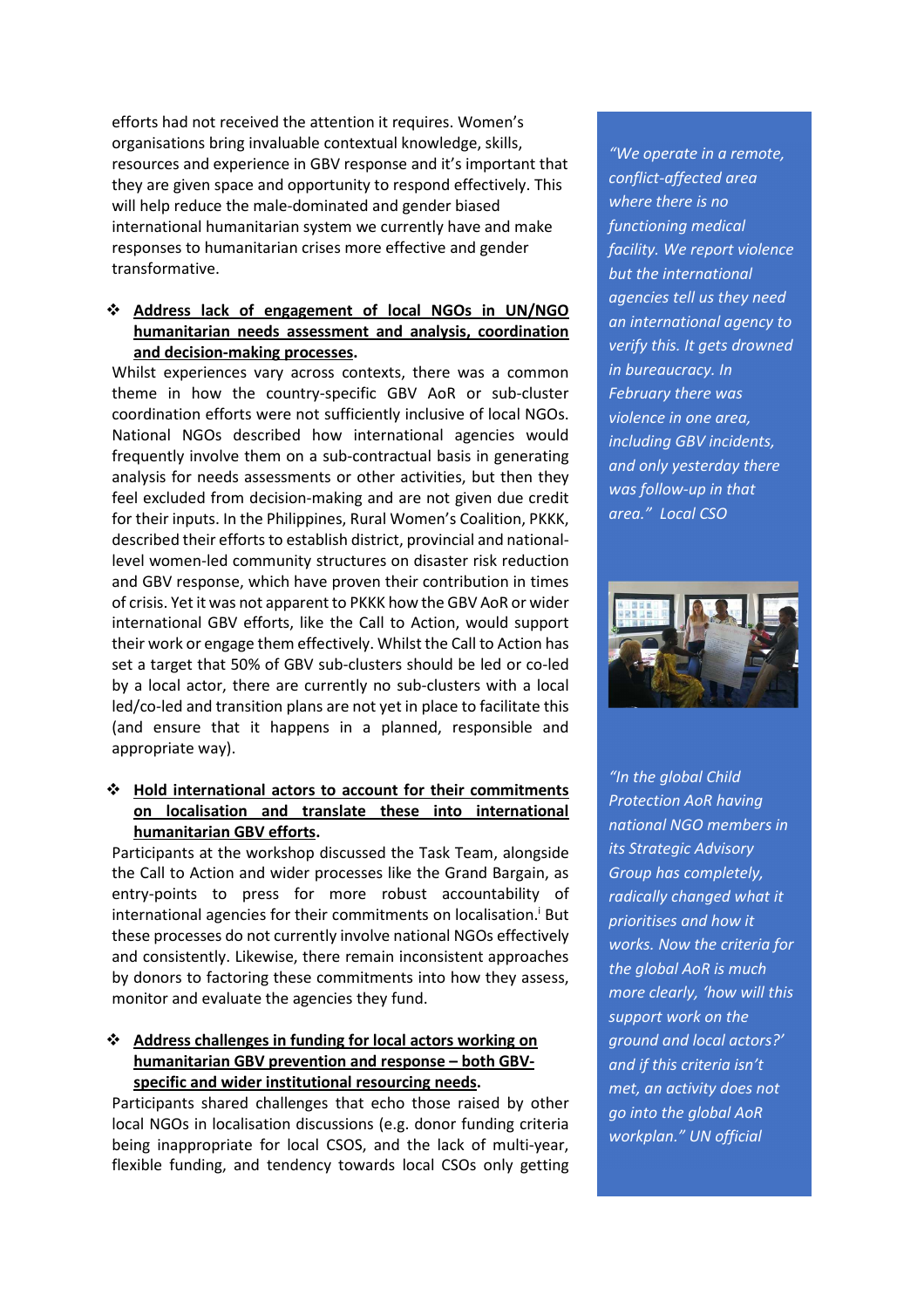short-term, highly earmarked, projectised funding on subcontractual basis without involvement in either funding strategy by donors or programme strategy by the agencies passing on funding to them). However, specific challenges facing local actors on funding for GBV work also emerged. In particular, participants highlighted the struggle for local women-led CSOs to access funds through the inter-agency coordination processes which tend to be male-dominated and exclusionary to women. Furthermore, current modalities of funding do not enable effective GBV programming which requires a multi-sectoral approach and longer-time frame. Lastly, as GBV is frequently underfunded compared to other sectors of humanitarian response, the competition amongst international agencies and local actors to access these funds is higher. This inevitably further reduces the opportunity and space for local actor funding. Some participants advocated for pooled funding mechanisms for local actors only (to avoid competition with international actors).

#### **Increase focus on on-going institutional capacity-building, mentoring, and shift away from trend of one-off and often duplicative training workshops.**

Local CSOs should have the autonomy to choose the type of capacity building which works best for their needs (content and modality) and also be recognised as a capacity builder themselves for other actors in country or with international actors. The view that they need to be "rescued" does not recognise the ability of many local CSOs in their field of expertise. At present, most examples of capacity building support focus on the technical aspects of their work – and whilst this remains important, local NGOs are unable to responsibly and effectively scale up their work unless they receive support to strengthen their internal systems and organisational capacities (admin, finance etc). This is often not perceived to be a program issue, but given that it has a direct impact on whether local actors can scale up and maintain quality services, it is important to consider how institutional capacity strengthening approaches could be integrated into broader GBV response strategies.

#### **Move away from the "blessed few" approach where a carefully chosen small group of local actors receive the lion's share of funds.**

Often the criteria for this special relationship is based on ability to meet particular requirements in grant management or ability to speak English for example. Use of consortia ways of working, including support to community based approaches and networks, was highlighted. As Claudine from DRC highlighted: *"Localisation should not just stop at national NGOs. It should connect down to communities. We need to involve communities in monitoring and evaluation, and participation by women in particular, if we want stronger GBV work and sustainability."* Whilst pooled funds offer one of the most flexible and accessible sources of funding for

*"We signed up to the Call To Action, but it's hard to see entry-points for follow-up on the ground. Neither UN agencies, cluster coordinators or donors seem to be aware of their commitments on this!"* Local CSO



*"We need to avoid localisation just benefiting the few 'darling national NGOs.' This would just reproduce the power dynamic between international and national agencies at the country level."* Local **CSO** 

*"Most funding goes to UN agencies and INGOs, and yet most frontline work is done by local NGOs. Yet locals get smaller grants, their capacity isn't built, and the system isn't in place when internationals transition out."* Local CSO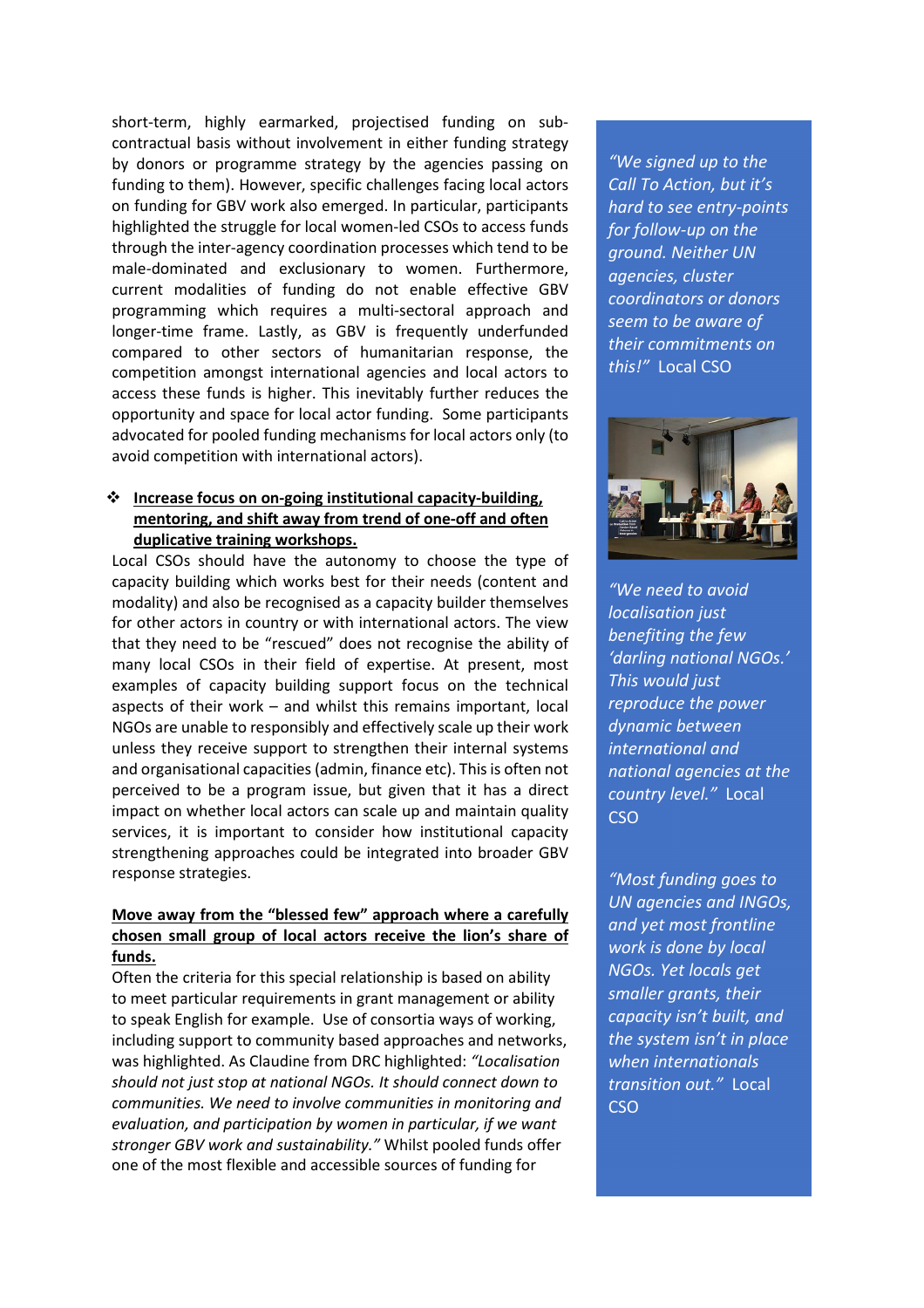local NGOs, this still remains largely inaccessible for smaller organisations and informal structures (including women's groups).

#### **Adopt a two-way relationship in order to shift the power.**

Recognise the capacities and skillsets of local organisations and look for ways to strengthen them and draw on them through in country learning, leadership and mentorships. Ensure that processes such as Call to Action have clear "added value" for local partners and look to identify what that may be in order to incentivise new partners to join. Creating space for partners to have a voice in platforms. This could also include a commitment from international partners to report back to their local partner on their contributions to a partnership (as frequently as they require the local partner to report to them).

#### **Mitigate the consequences of international agencies recruiting staff from local NGOs and depleting their capacity.**

UN agencies and the private sector should adopt the INGO Charter4Change principles in this regard, and all international agencies should be held accountable to this.

#### **Address the logistical and funding challenges that prevent effective input and participation of local actors in regional and global fora.**

Few donors allocate money for travel or translation in order that local CSOs can be present, take part and fully engage with important coordination, advocacy and decision making opportunities. Most meetings and conferences take place in Europe where visa restrictions impose severe limitations on many to attend. (Out of the seven partners due to attend the meeting, two were unable to have their visas granted in time). Furthermore, the emphasis on skype calls, requiring strong internet connection and suitable time zones, impedes many to engage. More consideration is required on how to regionalise meet ups and design input for balanced participation.

## **Wider efforts of relevance to addressing issues raised by local partners**

We were joined by a number of representatives from international organisations involved in different ways in GBV humanitarian policy and practice, as well as wider efforts on protection and localisation. The following processes were highlighted as entry-points for the GBV AoR Task Team on Localisation to connect, align with and inform wider efforts on GBV, protection and localisation:

**Global Protection Cluster and Child Protection AoR localisation agenda**: A UNICEF representative, who leads work on localisation within the Child Protection AoR and wider Global Protection Cluster, alongside IRC, shared inspiring examples of initiatives underway to address the obstacles facing local CSOs in engaging with protection related coordination and programming. One example was analysis undertaken which illustrates the different perspectives of local actors in contrast to international protection coordinators or international agencies that fund local actors. Another example was work underway to pilot new approaches to engaging local actors in input to UN Humanitarian Needs Overviews and Humanitarian Response Plans. Whilst some GBV actors have participated in these activities, the specific challenges faced by GBV actors, or in GBV-related spaces for policy and practice, have not yet received dedicated attention. As such, there was strong interest to follow-up and catalyse joint work between the GBV AoR Task Team and these wider efforts, building on the methods developed and lessons learned so far.

**Call to Action on Protection from GBV in Emergencies:** Women's Refugee Commission, CHAD Nigeria and Association of Women Lawyers from DRC, shared insights on the Call to Action on Protection from GBV in Emergencies at global and country level in its two field pilot contexts (Nigeria and DRC). Whilst a limited number of national NGOs have endorsed the Call to Action, they noted that the process was yet to fully engage them as equal partners or address priorities they have raised. One minor example shared was that the annual Call to Action online reporting format had no option for local NGOs. It was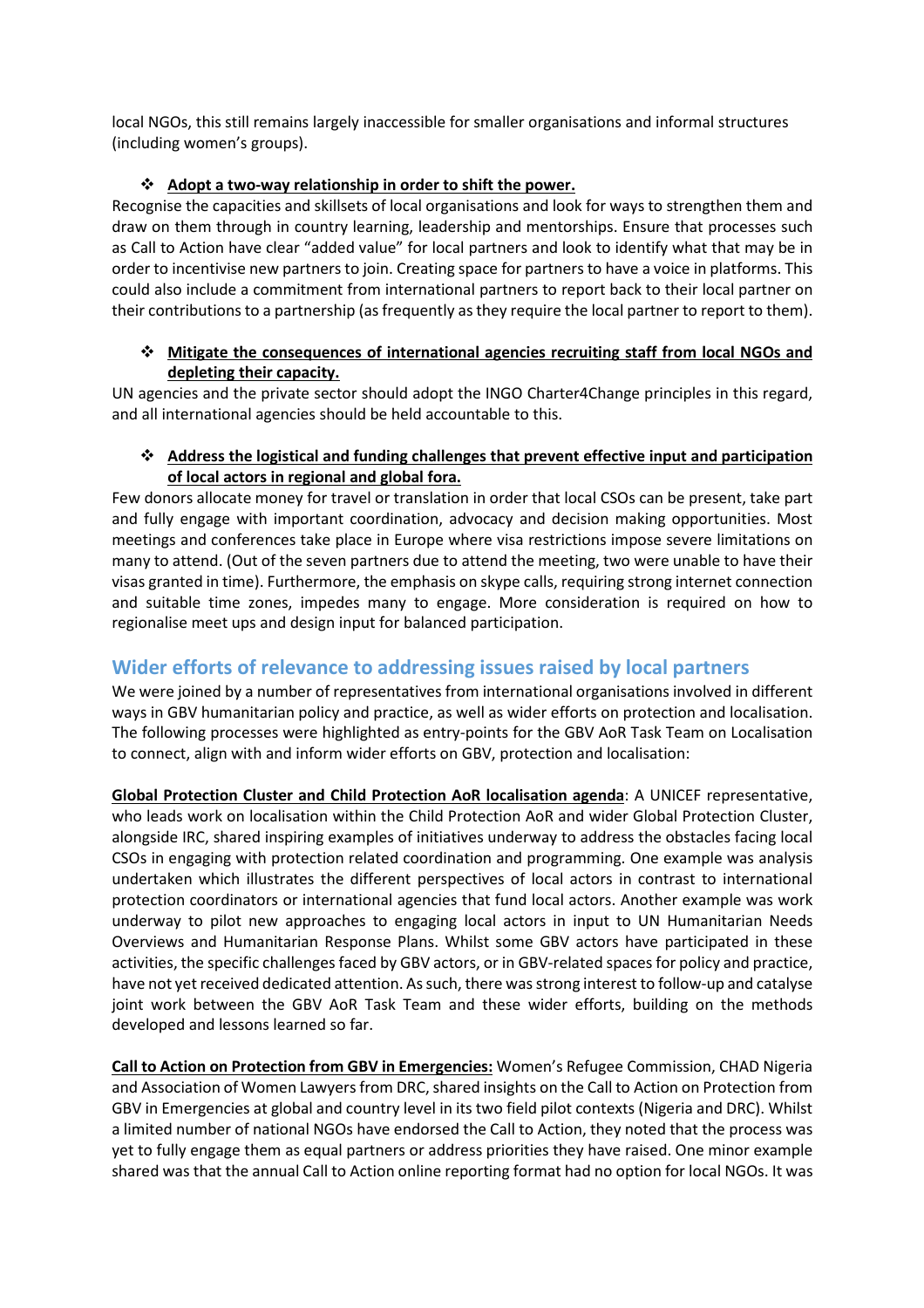likewise unclear who the focal point for CSOs should be to promote follow-up on the ground (with even local GBV sub-cluster coordinators often being unaware of their agencies' commitments under the global process). Participants also acknowledged, however, the importance of commitments to promote localisation under the Call to Action Roadmap to 2020 and saw this as a potential entry-point to advocate for reforms in how local actors are perceived, supported and engaged in future.<sup>ii</sup>

**Grand Bargain and the Humanitarian / Development / Peace Nexus:** CARE International shared insights from wider humanitarian reform processes of relevance to localisation efforts. The Grand Bargain process saw increasing momentum and attention to gender issues at its last Annual Review Meeting earlier in June 2018. Each of its workstreams – notably ones on localisation, participation and cash – offer potential entry-points for local actors working on humanitarian GBV prevention and response. Likewise, the Humanitarian / Development / Peace Nexus offers potential entry-points; the CSO partner from the Philippines highlighted the critical importance in longer-term disaster risk reduction and preparedness efforts to support local activists in GBV response teams, ready to react when crises occur. This process does present some challenges as implementation of the 'Nexus' approach has been associated with empowering national governments in conflict-affected contexts with the space for independent civil society then squeezed (including local women's groups working on GBV).

**Wider efforts on the Global GBV AoR:** The GBV AoR Global Coordinator shared various examples of how local CSO were already, and could become increasingly engaged with different workstreams under the AoR. Examples of entry-points include work on programmatic learning as well as on minimum standards. Whilst mapping so far indicates only one local CSO co-chair of a GBV sub-cluster at national level (in the Syrian response), there are examples of local CSOs both participating at national level (albeit facing various issues as described in the previous section) and adopting co-chair roles in GBV coordination at the sub-national level. In terms of governance of the GBV AoR, the current arrangements mean that it cannot simply adopt the same approach as the Child Protection AoR without undertaking some reforms to establish a structure akin to the CP AoR's 'Strategic Advisory Group' – however, many of the agencies in the GBV AoR Core Group are signatories to the Grand Bargain and the Charter4Change and have made a commitment to localisation. Challenging these structural barriers and finding appropriate and equitable leadership and decision-making arrangements should be a priority for the GBV AoR, moving forward. Representatives from the GBV AoR Policy and Advocacy Reference Group also played a key role in this workshop, leading on facilitation of Day Two. A number of entry points were discussed on how best local CSOs might engage with the policy and advocacy efforts, looking for approaches that would support, strengthen and expand national level advocacy related to specific crises or pertinent issues affecting their work.

### **Options for the GBV AoR TT on Localisation**

- 1. Develop a time-bound plan for the GBV AoR Localisation Task Team to have a local NGO cochair and/or advisory group, and work with the wider global GBV AoR to clarify and strengthen the status of local NGOs/actors in its membership (including its governance structure) ensuring a range of local CSOs in geography, scope and experience.
- 2. Develop ways of working that ensure that local members can participate effectively with one regional meeting taking place in between annual meet ups.
- 3. Map wider efforts on localisation, protection and GBV and explore scope for collaboration at global, regional and country levels. Particular attention will be given to the Global Protection Cluster and Child Protection AoR localisation agenda, and the Call to Action on Protection from GBV in Emergencies.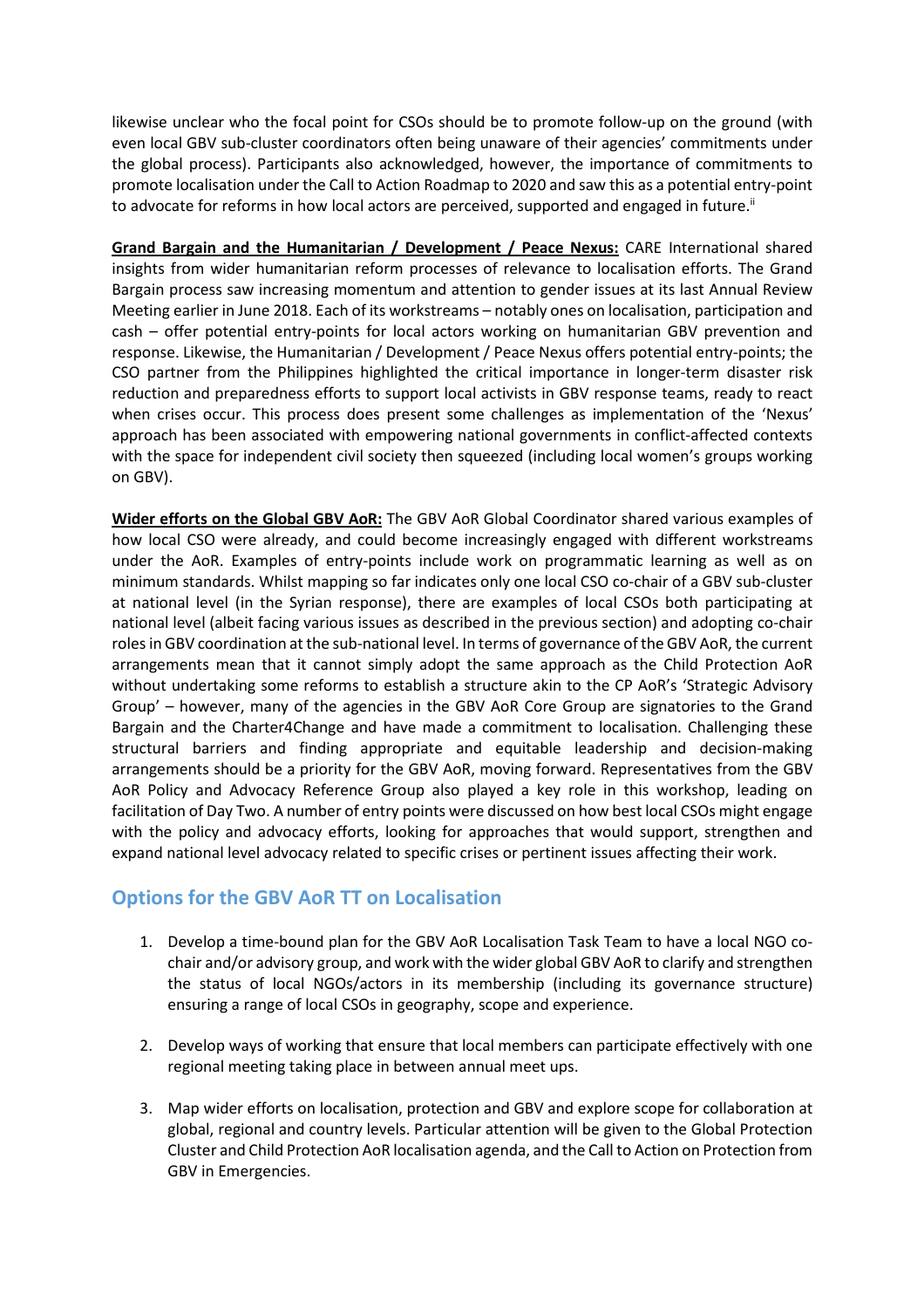- 4. Take the Task Team's efforts to the field-level through regional cross-country learning and/or country-specific engagement on the issues raised above. Several international AoR members are investing in strengthening their partnership efforts at field-level, and in several contexts there is an overlap between agencies, contexts and issues (for example, South Sudan is a focus for both an ECHO-funded localisation consortium, the ECHO-funded protection localisation programme led by IRC); and these could be leveraged to facilitate inter-agency work through the Task Team in selected contexts.
- 5. Identify 3 contexts to provide dedicated support to participation by women-led CSOs in the Humanitarian Needs Overview and the Humanitarian Response Plan. Building on this, one goal for the Task Team could include ensuring that localisation is prioritised and promoted in all stages of the HPC.
- 6. Work with the wider Global Protection Cluster, research institutions with relevant expertise and national NGO partners to share learning on engagement with national government authorities on humanitarian GBV prevention and response.
- 7. Review, adapt and develop tools together with local actors related to organisational capacity building support from the perspective of localisation and GBV (including the SHAPE Framework) and actively promote their adoption in national response plans and project sheets.
- 8. Support joint-up advocacy by Task Team members and national NGO partners, in partnership with the Call to Action NGO Working Group and the GBV Policy and Advocacy Reference Group, towards the wider UN, NGO and donor communities on localisation and GBV with a particular focus on:
	- a. Leveraging the Call to Action field pilots
	- b. Dialogue with donors (in particular through the States and Donors working group in the Call to Action) on funding modalities to more sustainably and equitably empower local NGOs, in particular local women-led CSOs
	- c. Exploring options for cross-sectoral engagement given the expertise of local womenled CSOs in different sectors of response (eg FSL) and their relevance for GBV risk mitigation, prevention and response
	- d. Overcoming replication of patriarchal norms by the localisation agenda and its implementation (upholding do no harm principle).
	- e. Leveraging the Global Localisation Workstream (the various GPC/AoR Localisation structures could discuss before each call/meeting to agree on some common advocacy priorities in relation to coordination).
	- f. Common advocacy by members at country level to ensure localisation and localisation approaches are visible, prioritised and resourced in HRPs.
- 9. Model good practice by collaborating on the design of joint initiatives that involve national NGO partners as equal partners from the outset in their design. Examples of this could involve fundraising for a multi-country programme to implement any of the above options. This could also be framed towards informing planning towards the post-2020 Call to Action. The Task Team could also actively fundraise for and document the trialing/expansion of these models and the subsequent lessons learned.
- 10. Ensure collaboration, complementarity and alignment between the GBV AoR Task Team's work and that of related initiatives; in particular the localisation in protection agenda led by